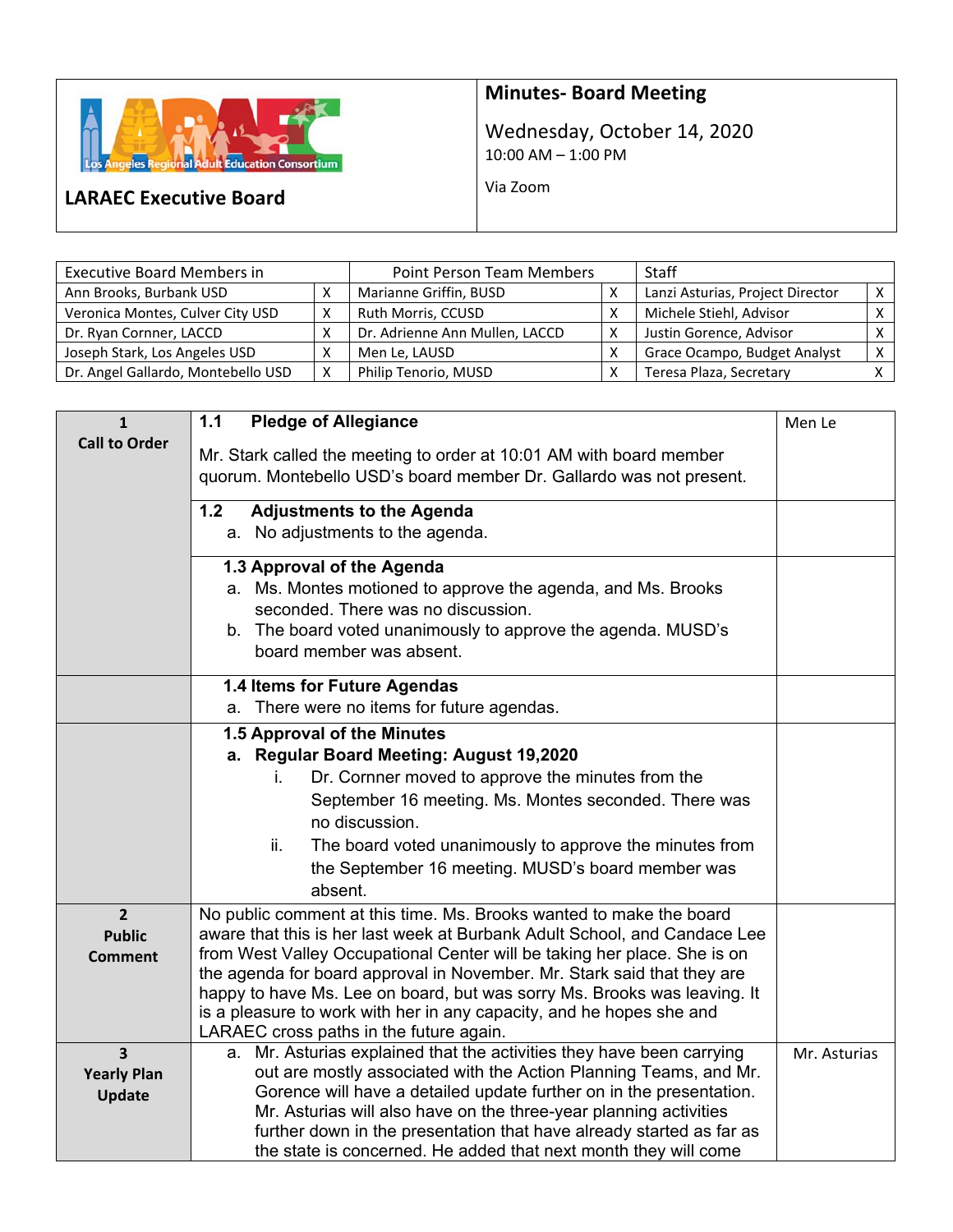| 4.1 Policies and Procedures Update<br>4<br>Ms. Ocampo<br>a. Ms. Ocampo explained that they received a draft of proposed<br><b>Budget Report</b><br>policies and procedures from Vasquez and Company LLC a few<br>and updates<br>months ago, and two months ago routed it to all member districts to<br>solicit feedback.<br>They have received feedback from two member districts,<br>i.<br>and two member districts have requested more time.<br>However, given their timeline they have forwarded the<br>feedback they did receive to Vasquez and Company<br>yesterday so they can generate a second draft by the end of<br>the month. Once they receive the second draft they will<br>route it to all member districts again for feedback, so they<br>can generate a final draft for board review and action.<br>4.2 FY 2021 Budget and Work Plan<br>a. Ms. Ocampo broke down the LARAEC Work Plan, consisting of 5<br>objectives to be addressed by strategies in each district: gaps in<br>service, seamless transitions, student acceleration, shared<br>professional development, and leveraging resources.<br>b. She explained that their budget this year was carryover plus their<br>new allocation, totalling 260.7 million dollars. Last year they had a<br>carryover of about 29.4 million dollars, and their FY 2021 allocation<br>is about 131.3 million.<br>5.1 Phase 1 - Equity Professional Development<br>5<br>Mr. Asturias<br>Information/Dis<br>a. Mr. Asturias reminded everyone that LARAEC is set to start<br>Mr. Gorence<br>cussion Items<br>this professional development, the official title of which is<br>"Success For All Learners Through Equity Online<br>Community of Practice". It is provided by the California Adult<br>Literacy Professional Development Project, or CalPro for<br>short.<br>There will be two synchronous sessions, each from<br>i.<br>1-4 PM, on Wednesday, November 18 and<br>Wednesday, December 2.<br>Agencies are not required but are highly encouraged<br>ii.<br>to send teams of representatives, and they would<br>like those teams to include a member of<br>administrative instructional faculty and front office or<br>support staff. They are in the process of reaching out<br>to stakeholders on the matter.<br>b. Dr. Gallardo was now present representing MUSD, and<br>asked Mr. Asturias how districts will notify LARAEC of the<br>team members they plan on sending. Mr. Asturias explained<br>that LARAEC has already sent information out to the district<br>Point Persons. They will be in charge of the flow of<br>information to Mr. Asturias, who will forward that information<br>to CalPro. | back with a tool to gauge the percentage of completion of activities<br>as outlined in the yearly plan. |  |
|--------------------------------------------------------------------------------------------------------------------------------------------------------------------------------------------------------------------------------------------------------------------------------------------------------------------------------------------------------------------------------------------------------------------------------------------------------------------------------------------------------------------------------------------------------------------------------------------------------------------------------------------------------------------------------------------------------------------------------------------------------------------------------------------------------------------------------------------------------------------------------------------------------------------------------------------------------------------------------------------------------------------------------------------------------------------------------------------------------------------------------------------------------------------------------------------------------------------------------------------------------------------------------------------------------------------------------------------------------------------------------------------------------------------------------------------------------------------------------------------------------------------------------------------------------------------------------------------------------------------------------------------------------------------------------------------------------------------------------------------------------------------------------------------------------------------------------------------------------------------------------------------------------------------------------------------------------------------------------------------------------------------------------------------------------------------------------------------------------------------------------------------------------------------------------------------------------------------------------------------------------------------------------------------------------------------------------------------------------------------------------------------------------------------------------------------------------------------------------------------------------------------------------------------------------------------------------------------------------------------------------------------------------------------------------|---------------------------------------------------------------------------------------------------------|--|
|                                                                                                                                                                                                                                                                                                                                                                                                                                                                                                                                                                                                                                                                                                                                                                                                                                                                                                                                                                                                                                                                                                                                                                                                                                                                                                                                                                                                                                                                                                                                                                                                                                                                                                                                                                                                                                                                                                                                                                                                                                                                                                                                                                                                                                                                                                                                                                                                                                                                                                                                                                                                                                                                                |                                                                                                         |  |
|                                                                                                                                                                                                                                                                                                                                                                                                                                                                                                                                                                                                                                                                                                                                                                                                                                                                                                                                                                                                                                                                                                                                                                                                                                                                                                                                                                                                                                                                                                                                                                                                                                                                                                                                                                                                                                                                                                                                                                                                                                                                                                                                                                                                                                                                                                                                                                                                                                                                                                                                                                                                                                                                                |                                                                                                         |  |
|                                                                                                                                                                                                                                                                                                                                                                                                                                                                                                                                                                                                                                                                                                                                                                                                                                                                                                                                                                                                                                                                                                                                                                                                                                                                                                                                                                                                                                                                                                                                                                                                                                                                                                                                                                                                                                                                                                                                                                                                                                                                                                                                                                                                                                                                                                                                                                                                                                                                                                                                                                                                                                                                                |                                                                                                         |  |
|                                                                                                                                                                                                                                                                                                                                                                                                                                                                                                                                                                                                                                                                                                                                                                                                                                                                                                                                                                                                                                                                                                                                                                                                                                                                                                                                                                                                                                                                                                                                                                                                                                                                                                                                                                                                                                                                                                                                                                                                                                                                                                                                                                                                                                                                                                                                                                                                                                                                                                                                                                                                                                                                                |                                                                                                         |  |
|                                                                                                                                                                                                                                                                                                                                                                                                                                                                                                                                                                                                                                                                                                                                                                                                                                                                                                                                                                                                                                                                                                                                                                                                                                                                                                                                                                                                                                                                                                                                                                                                                                                                                                                                                                                                                                                                                                                                                                                                                                                                                                                                                                                                                                                                                                                                                                                                                                                                                                                                                                                                                                                                                |                                                                                                         |  |
|                                                                                                                                                                                                                                                                                                                                                                                                                                                                                                                                                                                                                                                                                                                                                                                                                                                                                                                                                                                                                                                                                                                                                                                                                                                                                                                                                                                                                                                                                                                                                                                                                                                                                                                                                                                                                                                                                                                                                                                                                                                                                                                                                                                                                                                                                                                                                                                                                                                                                                                                                                                                                                                                                |                                                                                                         |  |
|                                                                                                                                                                                                                                                                                                                                                                                                                                                                                                                                                                                                                                                                                                                                                                                                                                                                                                                                                                                                                                                                                                                                                                                                                                                                                                                                                                                                                                                                                                                                                                                                                                                                                                                                                                                                                                                                                                                                                                                                                                                                                                                                                                                                                                                                                                                                                                                                                                                                                                                                                                                                                                                                                |                                                                                                         |  |
|                                                                                                                                                                                                                                                                                                                                                                                                                                                                                                                                                                                                                                                                                                                                                                                                                                                                                                                                                                                                                                                                                                                                                                                                                                                                                                                                                                                                                                                                                                                                                                                                                                                                                                                                                                                                                                                                                                                                                                                                                                                                                                                                                                                                                                                                                                                                                                                                                                                                                                                                                                                                                                                                                |                                                                                                         |  |
|                                                                                                                                                                                                                                                                                                                                                                                                                                                                                                                                                                                                                                                                                                                                                                                                                                                                                                                                                                                                                                                                                                                                                                                                                                                                                                                                                                                                                                                                                                                                                                                                                                                                                                                                                                                                                                                                                                                                                                                                                                                                                                                                                                                                                                                                                                                                                                                                                                                                                                                                                                                                                                                                                | 5.2 APT Update                                                                                          |  |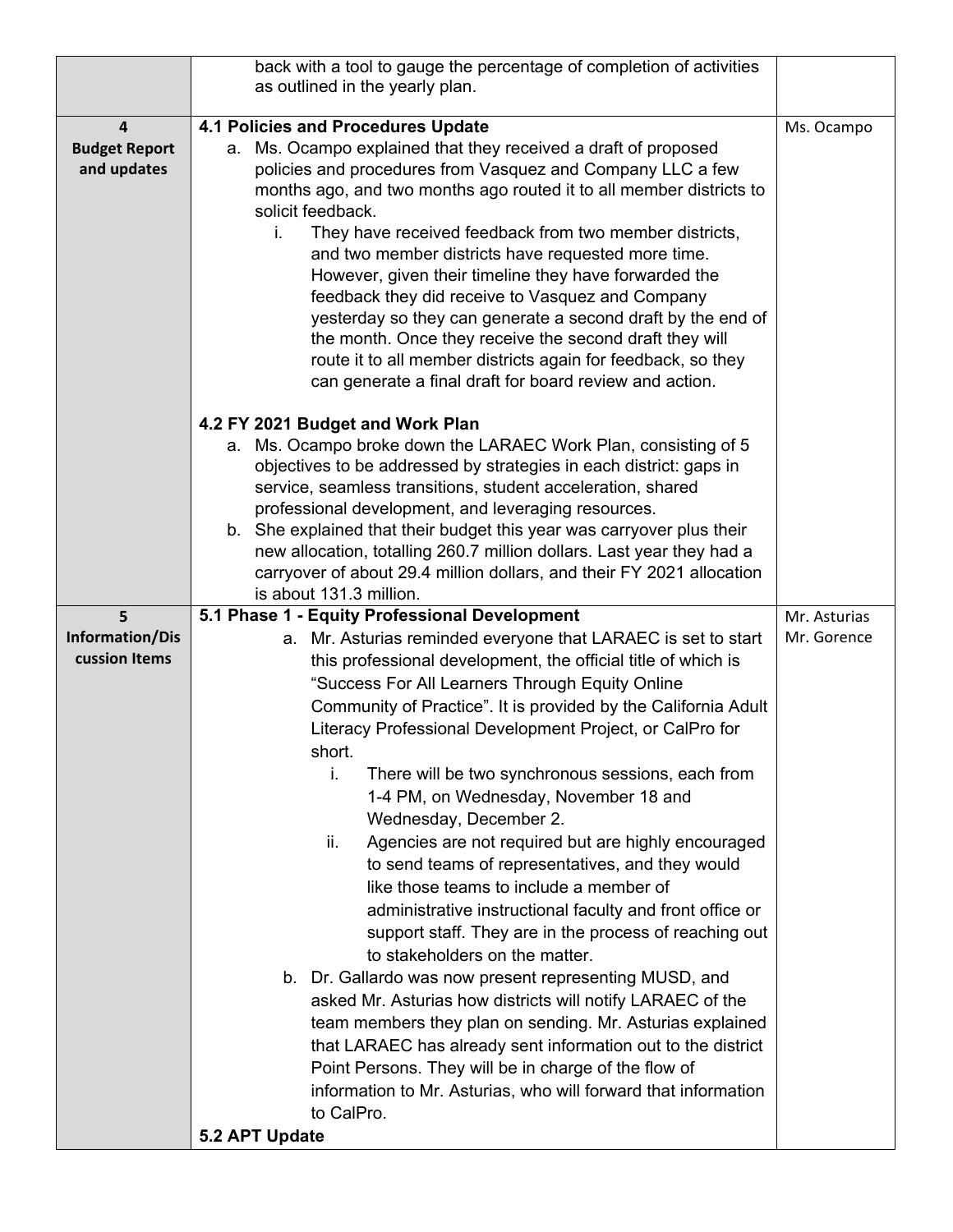|    | a. Mr. Gorence explained that the Action Planning Team        |  |
|----|---------------------------------------------------------------|--|
|    | kickoff meeting was October 9, and added that he and Ms.      |  |
|    | Stiehl were gratified at the virtual infrastructure that they |  |
|    | were able to carry over from the virtual conference. They     |  |
|    | had 89 attendees and great participation from all member      |  |
|    | districts.                                                    |  |
| b. | Mr. Gorence explained that he and Ms. Stiehl wanted to        |  |
|    | make sure that new members of the Action Planning Teams       |  |
|    | were equipped with the background, context, and               |  |
|    | information they needed to maximize their effectiveness and   |  |
|    | participation in the October 9 meeting.                       |  |
|    | He added that they created one-sheets with guiding<br>i.      |  |
|    | questions and and pragmatic ideas formulated from             |  |
|    | discussions between the staff and point persons, as           |  |
|    | well as things Ms. Stiehl and Mr. Gorence had                 |  |
|    | learned over the past year.                                   |  |
|    | ii.<br>He explained that what they learned last year was      |  |
|    | sometimes the action planning teams are so                    |  |
|    | ambitious that when they talk about an initiative they        |  |
|    | think it has to be something that's groundbreaking            |  |
|    | and innovative and accomplishes multiple goals,               |  |
|    | when it can be something smaller-scale and                    |  |
|    | practical like providing professional development or          |  |
|    | webinars to disseminate important information.                |  |
|    | c. Once they got to the breakout rooms for individual teams,  |  |
|    | each group had a specific and finite list of tasks to         |  |
|    | accomplish. One of the things Mr. Gorence and Ms. Stiehl      |  |
|    | learned last year was that they really want to maximize the   |  |
|    | total amount of time the groups had to work with each other.  |  |
|    | The groups were able to maximize their time<br>ı.             |  |
|    | together and were required to produce minutes and             |  |
|    | defined action steps to take during the meeting,              |  |
|    | between meetings, and what they plan to                       |  |
|    | accomplish before their next meeting.                         |  |
|    | d. Their next steps center around a few things: they will be  |  |
|    | meeting with co-chairs for all groups next week to gather     |  |
|    | feedback on how to best move forward and achieve their        |  |
|    | goals. The next meeting of the APT's will be November 6.      |  |
|    |                                                               |  |
|    | 5.3 Online LARAEC Conference Update                           |  |
|    | a. Mr. Stark thanked the LARAEC team, the point person        |  |
|    | team, and everyone who was involved with what he thinks       |  |
|    | was absolutely extraordinary work on the first LARAEC         |  |
|    | ROCS virtual conference to ensure that teachers have          |  |
|    | access to high-quality professional development, which is     |  |
|    | needed now more than ever. He thought it was incredibly       |  |
|    | successful and was excited that they had participants from    |  |
|    | around the state, outside of their consortium.                |  |
|    |                                                               |  |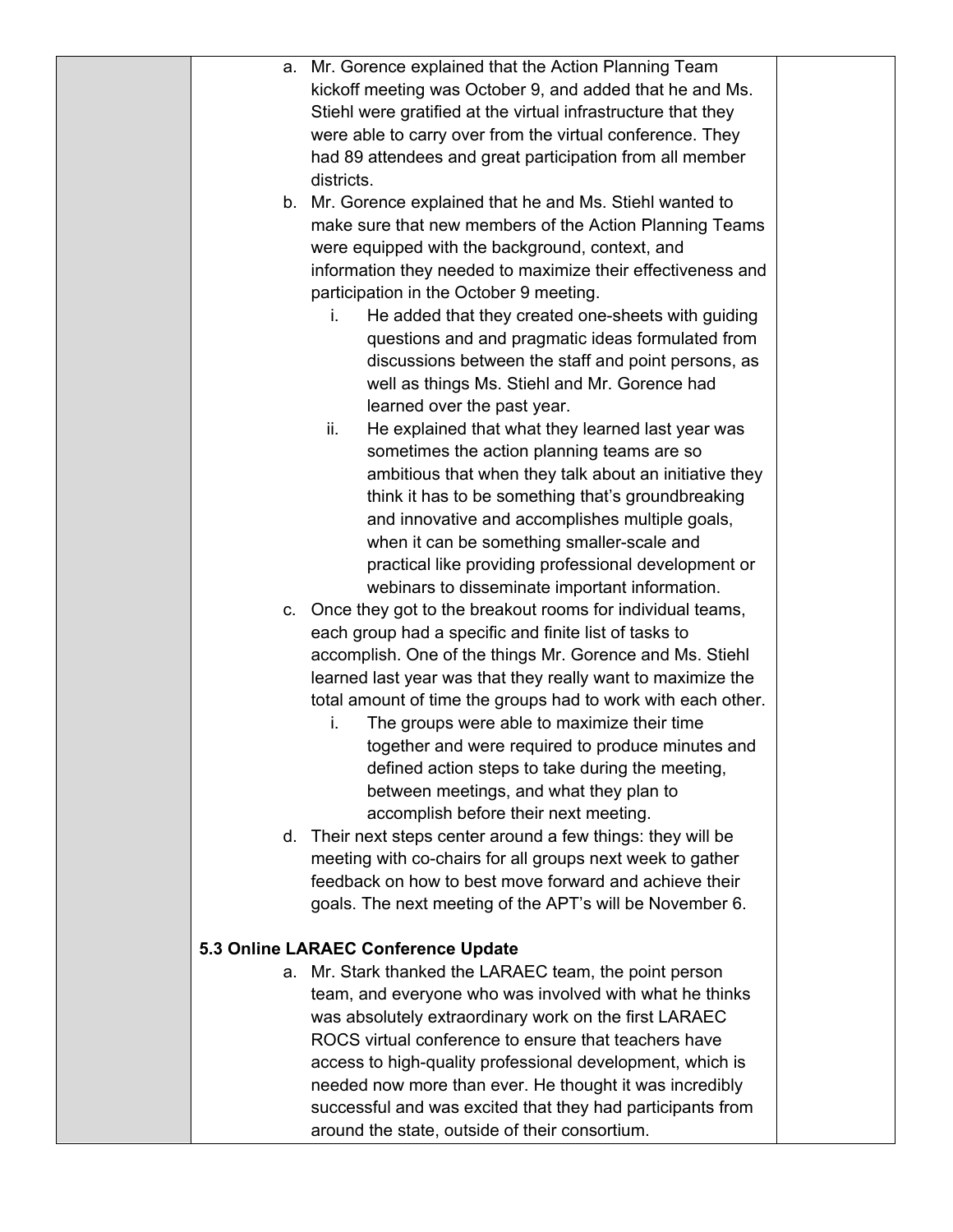|  | b. Ms. Stiehl said that it took a big team to pull the conference |  |
|--|-------------------------------------------------------------------|--|
|  | off: 20 different volunteers and 40 presenters in addition to     |  |
|  | all the staff, point persons, and even board members. She         |  |
|  | thanked the board members for recording their greetings           |  |
|  | and for their outreach to their member districts.                 |  |
|  | They had 673 people participate, and had 169<br>i.                |  |
|  | people in the morning participating in a series of six            |  |
|  | networking sessions before the actual start of the                |  |
|  | virtual conference, which was exciting. Each session              |  |
|  | also maintained over 600 participants, and almost                 |  |
|  | 600 participants attended the keynote speech.                     |  |
|  | ii.<br>She added that they usually end up with about 480          |  |
|  | participants in their in-person conferences in years              |  |
|  | past, so more people definitely attended the virtual              |  |
|  | format.                                                           |  |
|  | c. She added that in addition to having people from all over      |  |
|  | California participate, they also had a participant from          |  |
|  | Minnesota. And the California participants ranged up and          |  |
|  | down the state, and were all very excited that the LARAEC         |  |
|  | conference was finally available to them. They've heard           |  |
|  | about it and been dying to go for years.                          |  |
|  | For the virtual networking sessions, they are still<br>i.         |  |
|  | trying to figure out how to facilitate virtual                    |  |
|  | networking, but they had about 170 people                         |  |
|  | participating during 29 breakout sessions throughout              |  |
|  | the day, with 48 presenters throughout the day.                   |  |
|  | d. Ms. Stiehl said that another challenge was figuring out how    |  |
|  | to work with exhibitors and create the exhibitor experience       |  |
|  | so teachers can interact with vendors. So they ended up           |  |
|  | creating a section of the website where exhibitors could          |  |
|  | create virtual booths, some of which had live zoom                |  |
|  | sessions.                                                         |  |
|  | i.<br>She added that exhibitor Cambridge was decided to           |  |
|  | be the sponsor of their first collaboration awards as             |  |
|  | well.                                                             |  |
|  | ii.<br>They received very positive feedback from all of the       |  |
|  | virtual exhibitors and vendors, and some said they                |  |
|  | had more interactions with participants than they                 |  |
|  | would have had normally in an in-person                           |  |
|  | conference.                                                       |  |
|  | e. LARAEC also solicited feedback independently, and did          |  |
|  | feedback forums for each session and for overall                  |  |
|  | conference feedback, and the feedback was                         |  |
|  | overwhelmingly positive, with participants being excited          |  |
|  | about the relevance of the conference topics, and the way         |  |
|  | they tried to match presenters with topics to provide             |  |
|  | actionable take-aways for teachers.                               |  |
|  | The keynote speaker George Couros got the most<br>i.              |  |
|  | applause and positive feedback in the feedback                    |  |
|  |                                                                   |  |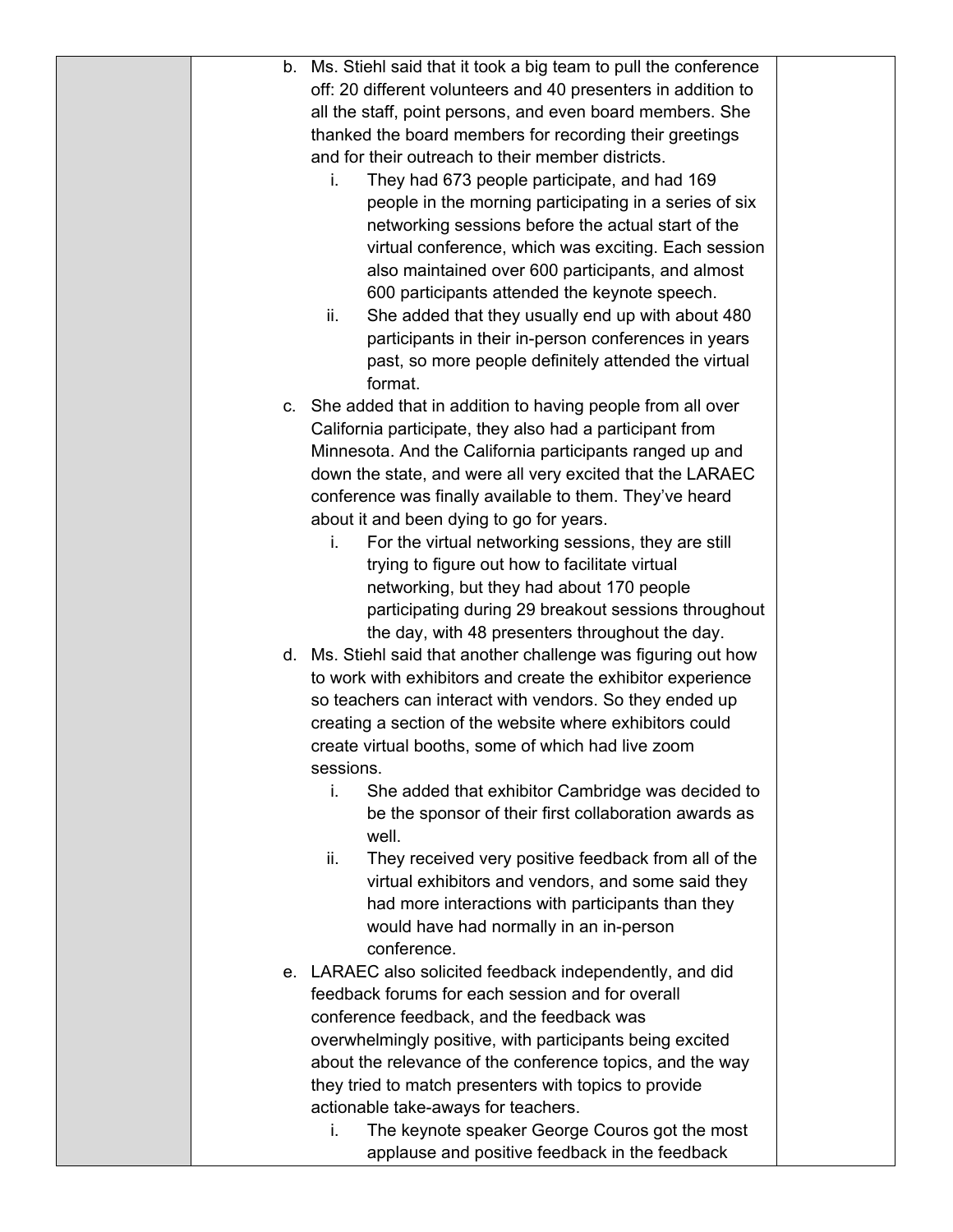|    |             | forums, and there was a top 10 most-mentioned                    |  |
|----|-------------|------------------------------------------------------------------|--|
|    |             | positively list of presenters, which was displayed on            |  |
|    |             | the presentation.                                                |  |
|    | ii.         | They had a lot of presentations devoted to skills for            |  |
|    |             | teaching online: how to incorporate media into                   |  |
|    |             | teachers' synchronous lessons, and how to build out              |  |
|    |             | the asynchronous parts of their classes, which was               |  |
|    |             | reflected in the top 10.                                         |  |
|    | iii.        | They also asked whether participants preferred an                |  |
|    |             | in-person conference or a virtual conference, and                |  |
|    |             | only 24% of those surveyed would prefer an in-                   |  |
|    |             | person conference. 76% would prefer an online                    |  |
|    |             | conference or a conference that had both online and              |  |
|    |             | in-person versions moving forward.                               |  |
|    | iv.         | Some teachers were skeptical of the online                       |  |
|    |             | experience, but overwhelmingly enjoyed the                       |  |
|    |             | LARAEC virtual conference. Others did not know                   |  |
|    |             | how thirsty they were for interacting with their peers           |  |
|    |             | until participating in the virtual conference. The               |  |
|    |             | general sentiment was this kind of interactive virtual           |  |
|    |             | conference was just what teachers needed.                        |  |
|    | ν.          | The chatbox was one of the focal points of the                   |  |
|    |             | conference, which allowed for sharing and                        |  |
|    |             | acknowledgements.                                                |  |
| f. |             | Ms. Stiehl said that putting together the conference required    |  |
|    |             | a ton of Zoom meetings; they did training for presenters and     |  |
|    |             | volunteers, and everybody was awesome and great and              |  |
|    |             | they couldn't have put the conference together without the       |  |
|    | whole team. |                                                                  |  |
|    |             | g. She said that her favorite part and the part she's most proud |  |
|    |             | of is the budget. They had a budget of \$14,000, and began       |  |
|    |             | researching immediately on different software platforms as       |  |
|    |             | soon as they got the charge to develop a virtual LARAEC          |  |
|    | conference. |                                                                  |  |
|    | i.          | In the course of their research, they thought they               |  |
|    |             | could develop their own platform without the \$50,000            |  |
|    |             | pricetag of some of the other software platforms.                |  |
|    |             | She and Mr. Gorence worked with their web                        |  |
|    |             | developer and his designers, and they essentially                |  |
|    |             | developed their own conference website and virtual               |  |
|    |             | conference platform.                                             |  |
|    | ii.         | The best is that they still have that website and                |  |
|    |             | virtual platform to use in the future with the APT's or          |  |
|    |             | for other meetings.                                              |  |
|    | iii.        | For everything else, they tried to stay as low-budget            |  |
|    |             | as possible and figure out responsible financial                 |  |
|    |             | shortcuts where possible. Therefore, the \$14,000                |  |
|    |             | budget is a tremendous bang for LARAEC's buck,                   |  |
|    |             |                                                                  |  |
|    |             |                                                                  |  |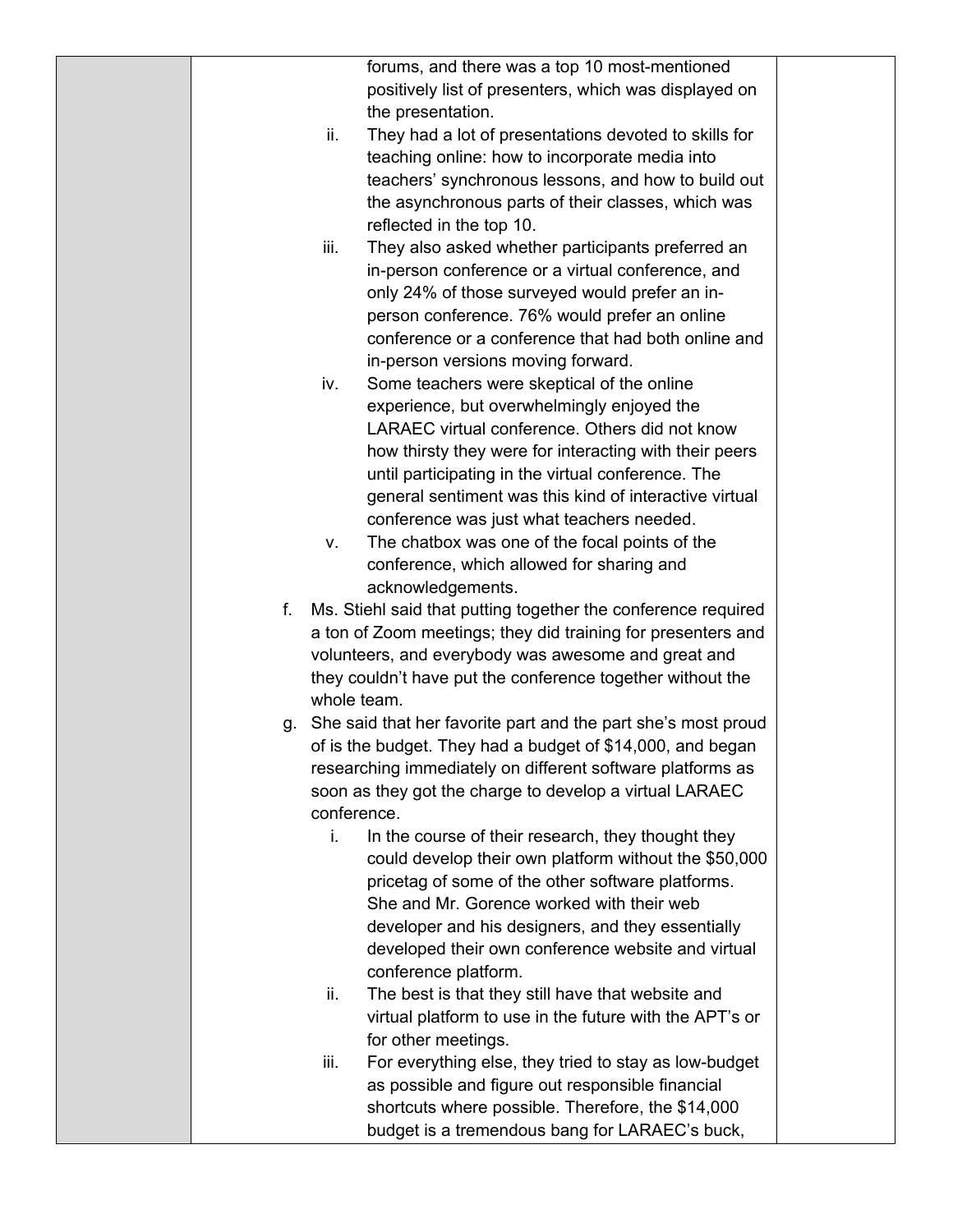|    | especially considering more people attended than                                                                          |  |
|----|---------------------------------------------------------------------------------------------------------------------------|--|
|    | have attended in-person conferences.                                                                                      |  |
|    | h. Lastly, she wanted to mention Lunch With LARAEC, which                                                                 |  |
|    | is a series of virtual events that are an extension of the                                                                |  |
|    | conference.                                                                                                               |  |
|    | She explained that it was born out of the fact that<br>i.                                                                 |  |
|    | some of the topics they wanted to feature, the                                                                            |  |
|    | presenter couldn't make it on the day of the                                                                              |  |
|    | LARAEC conference, or they just couldn't fit topics                                                                       |  |
|    | into other presentations. They really wanted to pull                                                                      |  |
|    | the magic and connection into the rest of the year.                                                                       |  |
|    | Lunch with LARAEC was what the moderated<br>ii.                                                                           |  |
|    | sessions discussed in the spring turned into. Their                                                                       |  |
|    | first session on October 8th had 100 participants and                                                                     |  |
|    | a fantastic presentation on the use of social media to                                                                    |  |
|    | engage students.                                                                                                          |  |
|    | iii.<br>The session coming up tomorrow is about LARAEC-                                                                   |  |
|    | LAUSD revised ESL guidelines, and finally on                                                                              |  |
|    | October 24th, the presentation will be about SB68                                                                         |  |
|    | and what it means for their students' transitioning,                                                                      |  |
|    | tuition, and counseling.                                                                                                  |  |
| i. | Dr. Gallardo said that he thought the conference was                                                                      |  |
|    | phenomenal. He had some difficulty navigating the website,<br>but he does not think it was due to any errors or issues on |  |
|    | the conference's end. He also thought the Lunch with                                                                      |  |
|    | LARAEC was well done, and thanked Ms. Stiehl, Mr.                                                                         |  |
|    | Gorence and the whole LARAEC team.                                                                                        |  |
| j. | Ms. Montes said she unfortunately could not attend the                                                                    |  |
|    | conference due to a conflict, but what she loved about what                                                               |  |
|    | she is hearing during this meeting is all the talk and                                                                    |  |
|    | emphasis about collaboration. The upside of this pandemic                                                                 |  |
|    | is that it has forced them to figure out different ways to                                                                |  |
|    | connect with each other; but frequently time is an issue and                                                              |  |
|    | traveling is an issue, so being able to do the conference                                                                 |  |
|    | from home eliminates those issues and lets people focus                                                                   |  |
|    | and connect better. So she is very excited about this mode                                                                |  |
|    | of professional development and collaboration moving                                                                      |  |
|    | forward. She hopes even when they can have classes in                                                                     |  |
|    | person again, that they still recognize the value of this                                                                 |  |
|    | virtual synchronous/asynchronous professional                                                                             |  |
|    | development and collaboration.                                                                                            |  |
|    | Ms. Stiehl added that one of the things that came out<br>i.                                                               |  |
|    | of the APT meeting was the idea of recording Lunch                                                                        |  |
|    | With LARAEC and APT meetings and putting them<br>on the new website architecture so that new                              |  |
|    | teachers can have those resources.                                                                                        |  |
|    |                                                                                                                           |  |
|    | 5.4 State Survey Results and Survey Updates                                                                               |  |
|    |                                                                                                                           |  |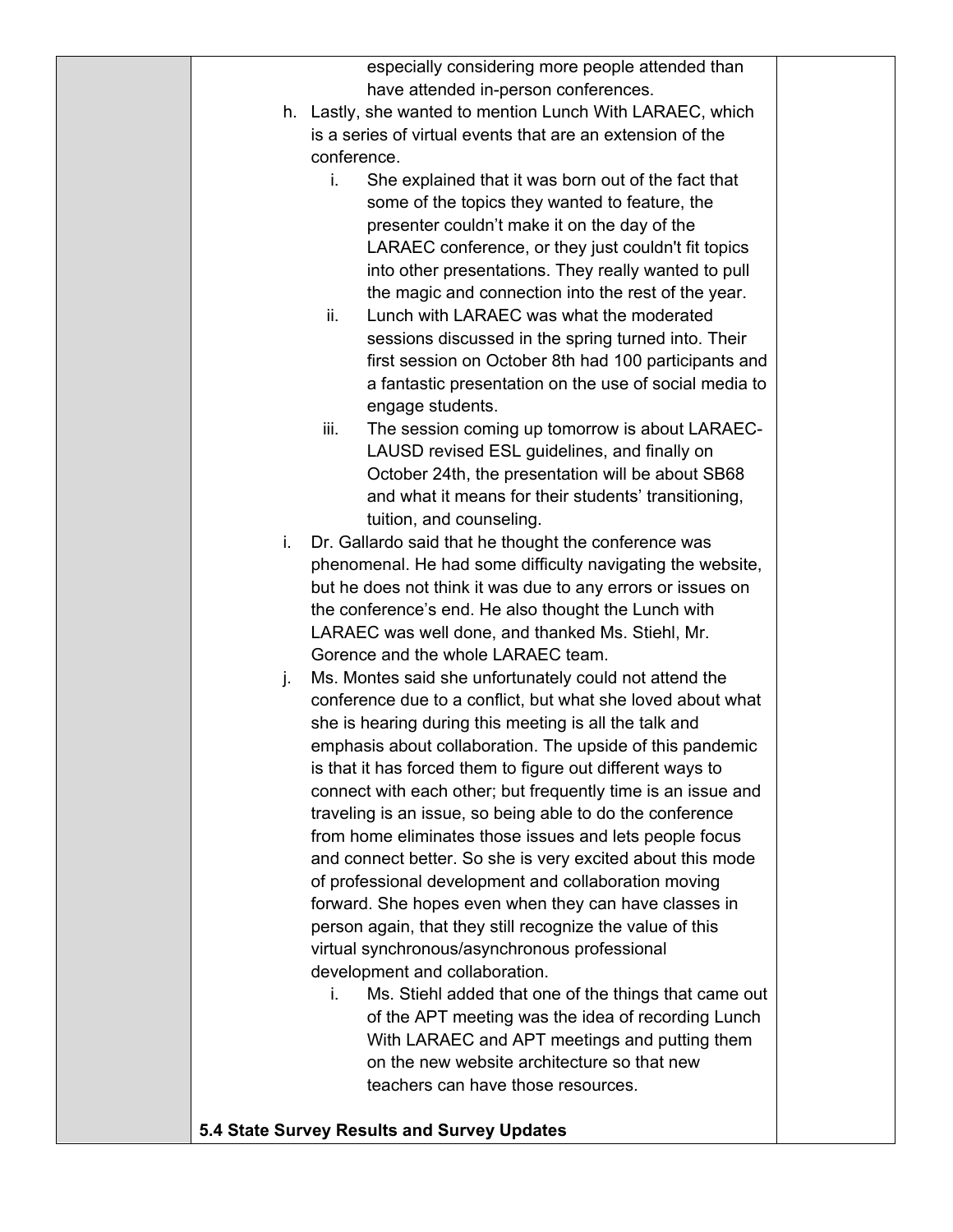|  | a. Mr. Asturias explained that the consortium directors event |  |
|--|---------------------------------------------------------------|--|
|  | took place a little over a week ago, and the results of       |  |
|  | several surveys by the CAEP office were presented that he     |  |
|  | wanted to share with the board. The presentation was done     |  |
|  | by Dr. Carolyn Zachry representing CDE and Javier Romero      |  |
|  | representing CCCCO.                                           |  |
|  | Some points they wanted to emphasize were that<br>i.          |  |
|  | CAEP received the same funding FY 20-21 as in FY              |  |
|  | 19-20 without COLA. They wanted participants to               |  |
|  | understand that that was remarkable considering               |  |
|  | many other programs were actually cut.                        |  |
|  | ii.<br>They were also trying to be sensitive to concerns of   |  |
|  | the consortia about enrollment now that the                   |  |
|  | pandemic is forcing a lot of consortia to online              |  |
|  | programming. They wanted to emphasize that CAEP               |  |
|  | is not pay for performance, it is based on regional           |  |
|  | need.                                                         |  |
|  | iii.<br>Some other takeaways that the presentation            |  |
|  | emphasized were that online instruction and                   |  |
|  | distance learning should be continued moving                  |  |
|  | forward, and that digital literacy is a skill that our        |  |
|  | adult learning population is in dire need of.                 |  |
|  | b. Mr. Asturias explained that the CAEP surveys covered how   |  |
|  | consortia would open, what constraints they would have,       |  |
|  | etc., student intake technology, and personal protective      |  |
|  | equipment.                                                    |  |
|  | Regarding opening, about 81% of consortia<br>Ι.               |  |
|  | surveyed would be doing online classes only, with             |  |
|  | about 15% saying they would do some kind of hybrid            |  |
|  | of in-person and online. About 3-4% would open in             |  |
|  | the traditional format in person.                             |  |
|  | ii.<br>Regarding registration, 75% said they would have       |  |
|  | registration for students online, and 25% would be in         |  |
|  | person. He reminded them that in LA the situation             |  |
|  | was unique since they were a hotspot and had much             |  |
|  | higher restrictions than other consortia throughout           |  |
|  | the state.                                                    |  |
|  | The next slide he introduced as describing what<br>iii.       |  |
|  | student services will continue to be offered by               |  |
|  | consortia, including student orientation, counseling          |  |
|  | service, transitioning services, referral to other            |  |
|  | agencies, and those unable to offer services                  |  |
|  | currently. Most everyone indicated that those would           |  |
|  | be online. He thought it was interesting to see that          |  |
|  | some consortia were not intending on offering any             |  |
|  | services, and hopes it is not too many of them.               |  |
|  | The next slide showed how consortia were planning<br>iv.      |  |
|  | on assessing their students for fall. About 25% of            |  |
|  | consortia planned in-person assessment, 22% said              |  |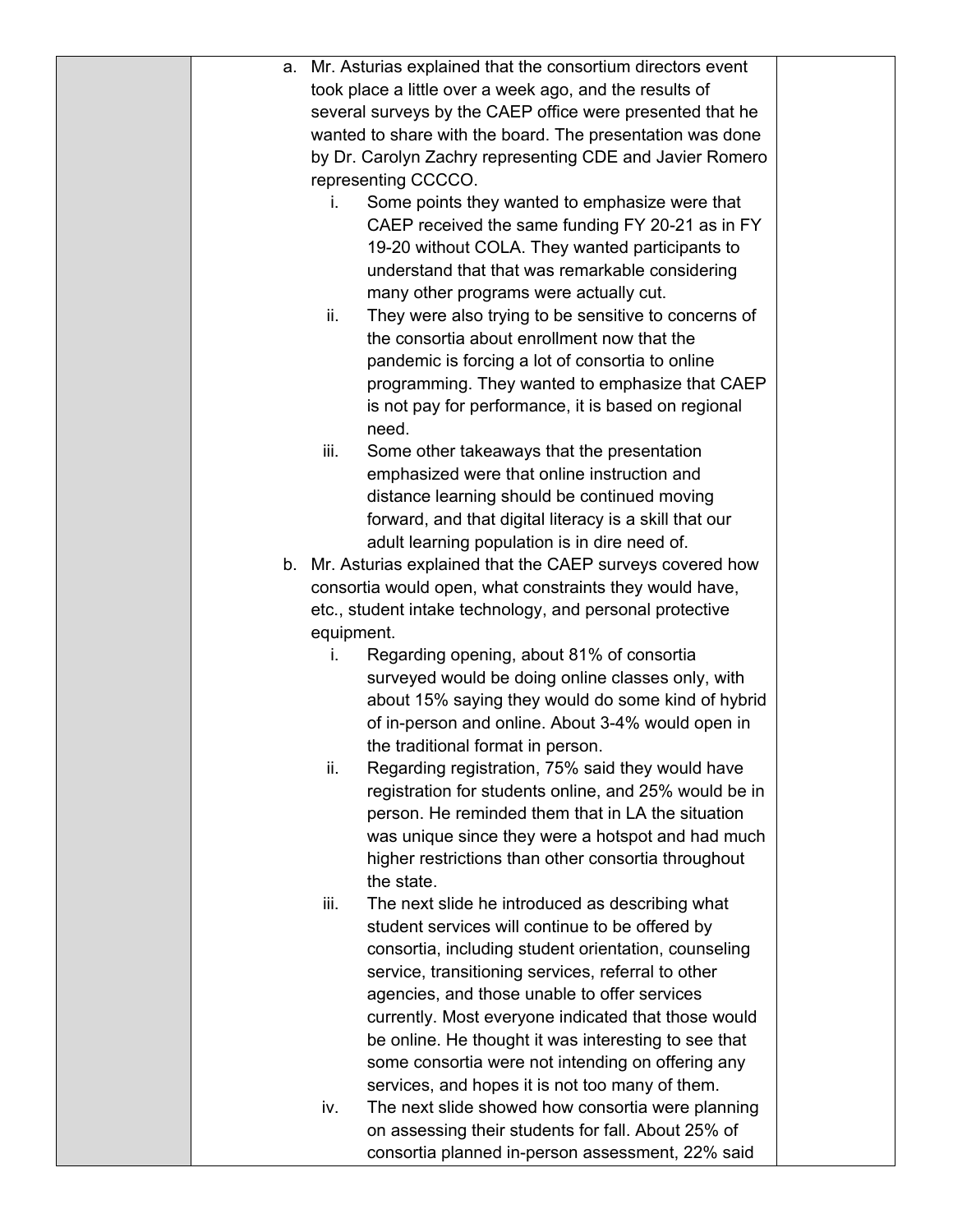|    | they would do online/remote assessment, and 40%                |  |
|----|----------------------------------------------------------------|--|
|    | said they would do both.                                       |  |
|    | Consortia were also asked what program they<br>V.              |  |
|    | thought would be affected most, and the consensus              |  |
|    | was that CTE would be the most affected. The                   |  |
|    | second-most-affected was ESL.                                  |  |
|    | Mr. Asturias said that they also asked how consortia<br>vi.    |  |
|    | would be continuing outreach to students, and the              |  |
|    | results were a variety of different approaches. Only           |  |
|    |                                                                |  |
|    | 29% of responding consortia said that they would do            |  |
|    | in-person outreach.                                            |  |
| C. | Regarding student technology intake, the survey was still      |  |
|    | ongoing, but about 3200 students had been surveyed so far.     |  |
|    | 2378 do not have a device to study online, about<br>İ.         |  |
|    | 2/3rds of students, not unlike their ESL students,             |  |
|    | who he thinks are the most affected by that.                   |  |
|    | ii.<br>Another interesting thing is 683 students connect       |  |
|    | using their phone. He emphasized that for LA this              |  |
|    | might be slightly different since they have different          |  |
|    | demographics and the survey was state-wide.                    |  |
|    | d. Regarding PPE, the consortia and districts all received a   |  |
|    | PPE survey, and those that were having trouble securing        |  |
|    | PPE were provided some by the CDE and by the                   |  |
|    | chancellor's office.                                           |  |
| е. | The next slides concerned the 3-year planning cycle, and       |  |
|    | Mr. Asturias emphasized that they are on the second year       |  |
|    | of their 3-year plan. The state is already planning and would  |  |
|    | like consortia to start planning next year at the beginning of |  |
|    | 2021 for the next 3-year plan. The whole idea is they want     |  |
|    | to focus on data, how they use data in order to help           |  |
|    | students and hone in on their needs to better provide          |  |
|    | services to them.                                              |  |
|    | He requested that the 3-year plan line up with the 1-<br>i.    |  |
|    | year plan, which has always been a source of                   |  |
|    | controversy. The 1-year plan really focuses on the             |  |
|    | objectives of the original AB84 legislation, and the 3-        |  |
|    | year plan moved on to something else so it's been              |  |
|    | difficult to reconcile them. But he hopes that in the          |  |
|    |                                                                |  |
|    | next 3 year cycle the one-year plan will be aligned            |  |
|    | with the three-year plan which would make it easier            |  |
|    | to break down into yearly chunks and monitor their             |  |
|    | progress on goals.                                             |  |
| f. | Ms. Montes asked if the CAEP office disaggregated any of       |  |
|    | the data by region, particularly the data about students not   |  |
|    | having devices, the reason being that they need to respond     |  |
|    | to data based on the needs of their region. Mr. ASturias said  |  |
|    | that what was in the slides is what was shared with him, so    |  |
|    | the information is not disaggregated, but he can contact       |  |
|    | them to request the raw data so they can disaggregate it       |  |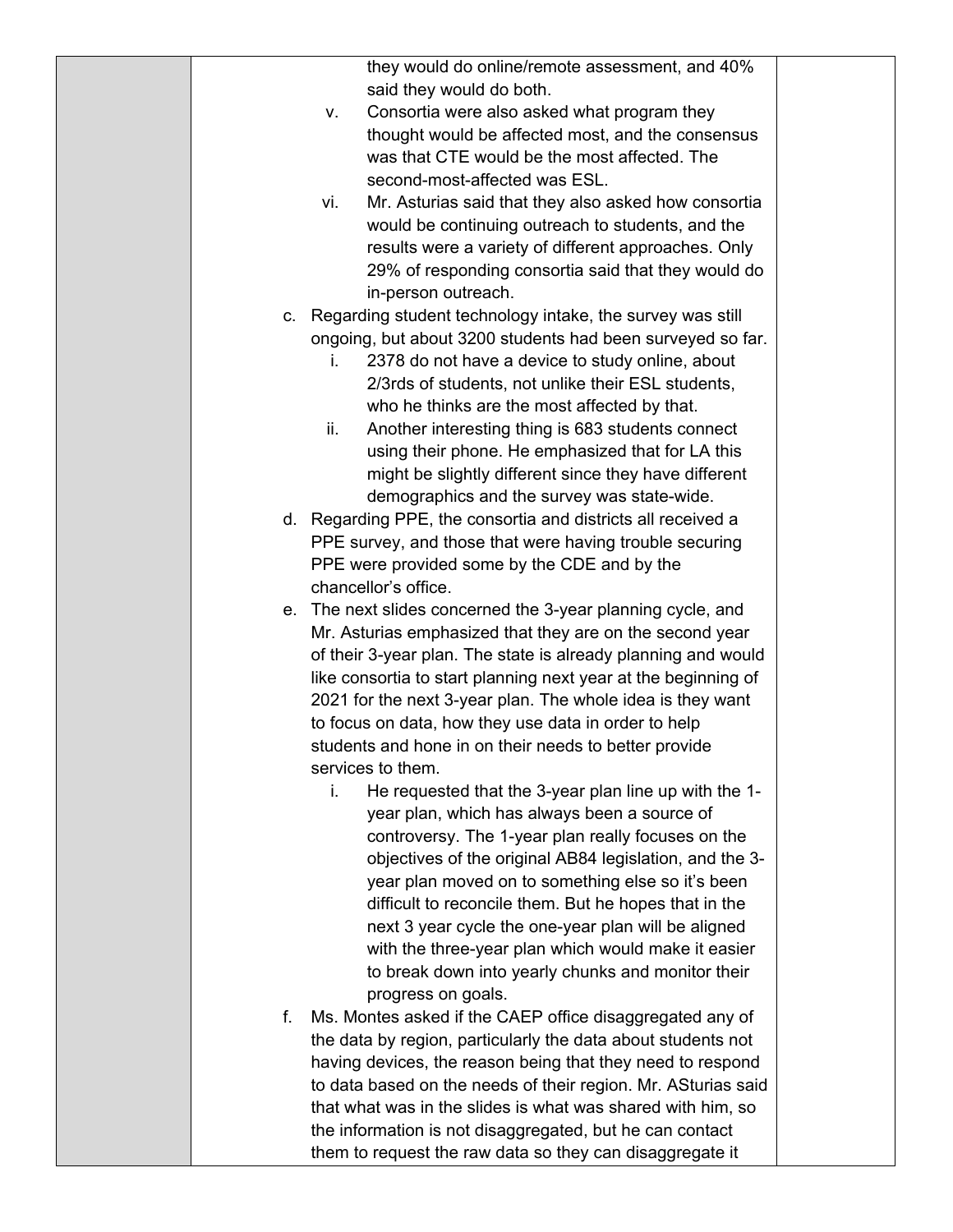|    | themselves. Ms. Montes added that one of the first tasks in    |  |
|----|----------------------------------------------------------------|--|
|    | formulating action plans is identifying gaps in needs, so it   |  |
|    | would be great to be able to use existing data for that.       |  |
| g. | Mr. Asturias added that they are also in the process of        |  |
|    | creating a survey for the consortium, and they have            |  |
|    | formulated some questions. They will finish it at the staff    |  |
|    | meeting and Point Person meeting, and once it's finalized      |  |
|    | they will bring it before the board for approval and           |  |
|    | distribution.                                                  |  |
|    |                                                                |  |
|    | h. Mr. Stark thanked Mr. Asturias, saying it was good to get a |  |
|    | statewide perspective. He added to Ms. Montes' discussion,     |  |
|    | saying that the state data would suggest that CTE is the       |  |
|    | most-impacted program, but at LAUSD they have seen that,       |  |
|    | if they are looking at it from the learner's perspective,      |  |
|    | Individuals with Disabilities English Language learners are    |  |
|    | having the most difficult time with online learning.           |  |
|    | So he thinks the survey might have missed the boat<br>i.       |  |
|    | a little bit, though since they were not in charge of it,      |  |
|    | they don't know the methodology. Going forward he              |  |
|    | would like to advocate for professional development            |  |
|    | on engaging English learners, particularly those who           |  |
|    |                                                                |  |
|    | are at beginning levels and very low levels of English         |  |
|    | literacy proficiency. Particularly those who might             |  |
|    | have barriers other than proficiency, like                     |  |
|    | socioeconomic barriers, lack of access to                      |  |
|    | technology, etc.                                               |  |
| i. | Ms. Montes said that it makes her absolutely nuts when         |  |
|    | they have to pull together spending and budget data that       |  |
|    | CAEP, WIOA connects ABE and ESL. And in terms of               |  |
|    | funding those numbers go together there. But then on the       |  |
|    | CAEP site, ABE and ASC go together there. So they are          |  |
|    | constantly trying to pull data and recombine it for different  |  |
|    | reports. So she is crossing her fingers that aligning more     |  |
|    | with WIOA II is talking about how they separate them all,      |  |
|    | data wise, and see individual programs or put the same         |  |
|    | ones together in both.                                         |  |
|    | Mr. Asturias clarified that they did not get into the<br>i.    |  |
|    | particulars of what they meant by "additional                  |  |
|    | alignment", but they said they would like to remove            |  |
|    | some of that repetitive work, so hopefully that is             |  |
|    |                                                                |  |
|    | something they are considering.                                |  |
| j. | Dr. Cornner mentioned the previously-discussed regional        |  |
|    | effect, which he thinks is important, how different regions    |  |
|    | are impacted and how that relates to the impact of COVID       |  |
|    | that is not necessarily in the academic realm.                 |  |
|    | LACCD has done a lot of analysis with their colleges<br>i.     |  |
|    | and sister colleges outside their district, and one of         |  |
|    | the things they see is that there is a profound                |  |
|    | difference between the impact of COVID on                      |  |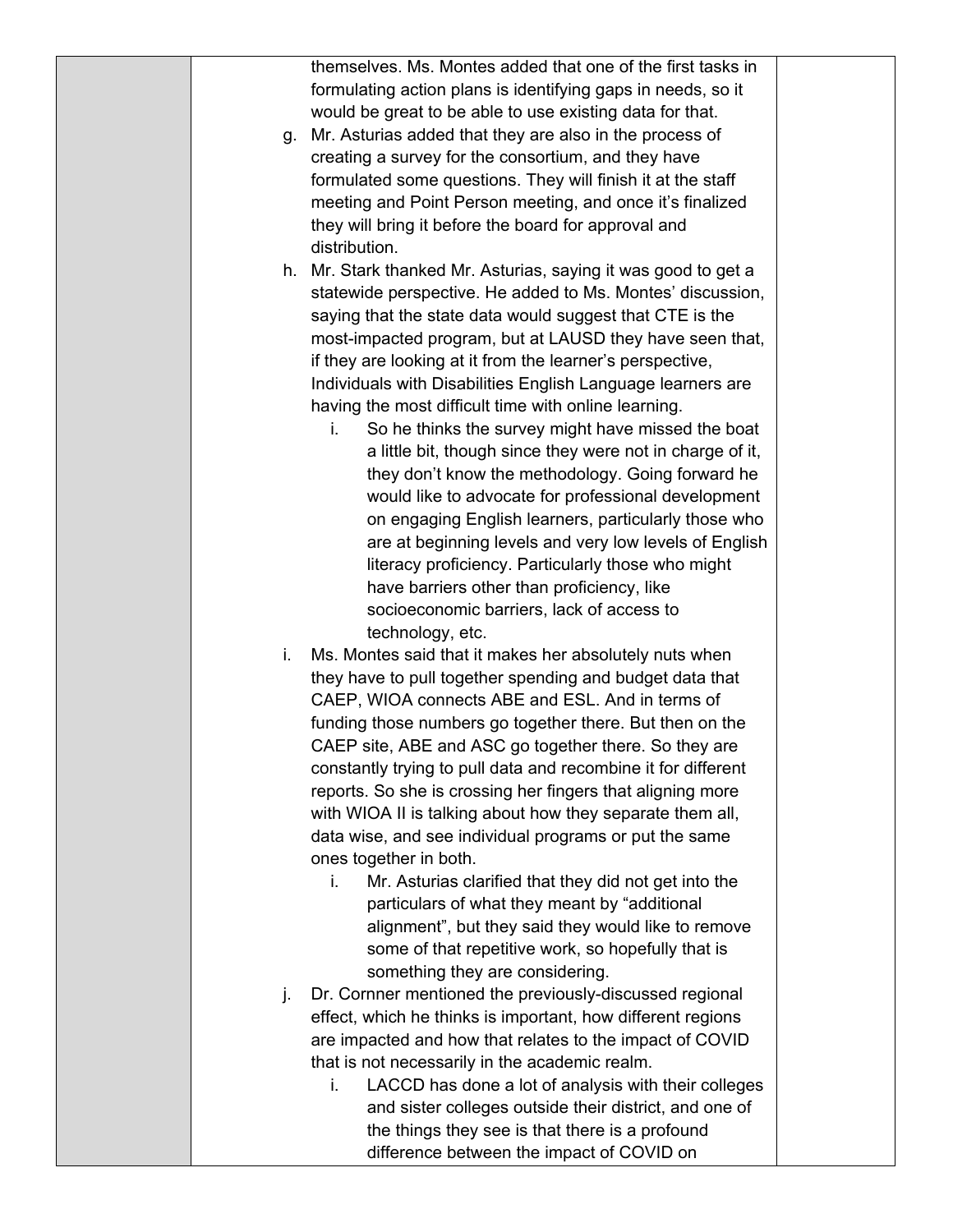enrollment in South Los Angeles compared to other regions in LA. He would be grateful to hear what that looks like in terms of other school districts' adult education and K-12 education.

- ii. In summary, the economic and life impact of COVID is hitting those communities so hard that education has become something that is inaccessible no matter what they do, which they cannot sit by and let happen. He would be very grateful to hear what other groups are seeing in terms of specific regional impacts on the populations they usually serve.
- k. Mr. Stark thought that that would be great data to look at if available, and they will certainly research that in terms of LAUSD to get a bigger picture. Since LA is an enormous area, over 800 square miles, that data would be great for the consortium to dig into looking at it by region and some of the impacts.
- l. Dr. Cornner said it was as simple as ADA in those areas for LAUSD. If they fall on the same trend lines that LACCD is seeing in their enrollment, then they have a lot of evidence that they can take to the county and city to say that this community is suffering and it needs more help than they can give. Mr. Stark agreed, and suggested that LARAEC districts come back with some information and updates on that for next meeting.

## **5.5 CASAS Testing Update**

- a. Mr. Gorence reminded the board that this report grew out of a larger conversation about CASAS student pilots and best practices that was had at the September board meeting where the board indicated an interest in learning more about any technology developments being worked on by CASAS. To that end, they reached out to Jay Wright at CASAS.
	- i. A few items of note that came out of the conversation were that CASAS has not developed any kind of testing app that would increase accessibility of students to do pre or post testing.
	- ii. Mr. Wright did mention that CASAS had developed a reading level indicator that students can use without a proctor that would allow them to self-assess their level for placement. They are also working on something that would allow students to take listening tests on their cell phones, though there's nothing official on that yet.
	- iii. Mr. Wright said, in what Mr. Gorence thought was a telling way, that they are really looking to the field to see what innovations are going on there related to remote testing. He did emphasize that for pre and post testing, there was no relaxation of the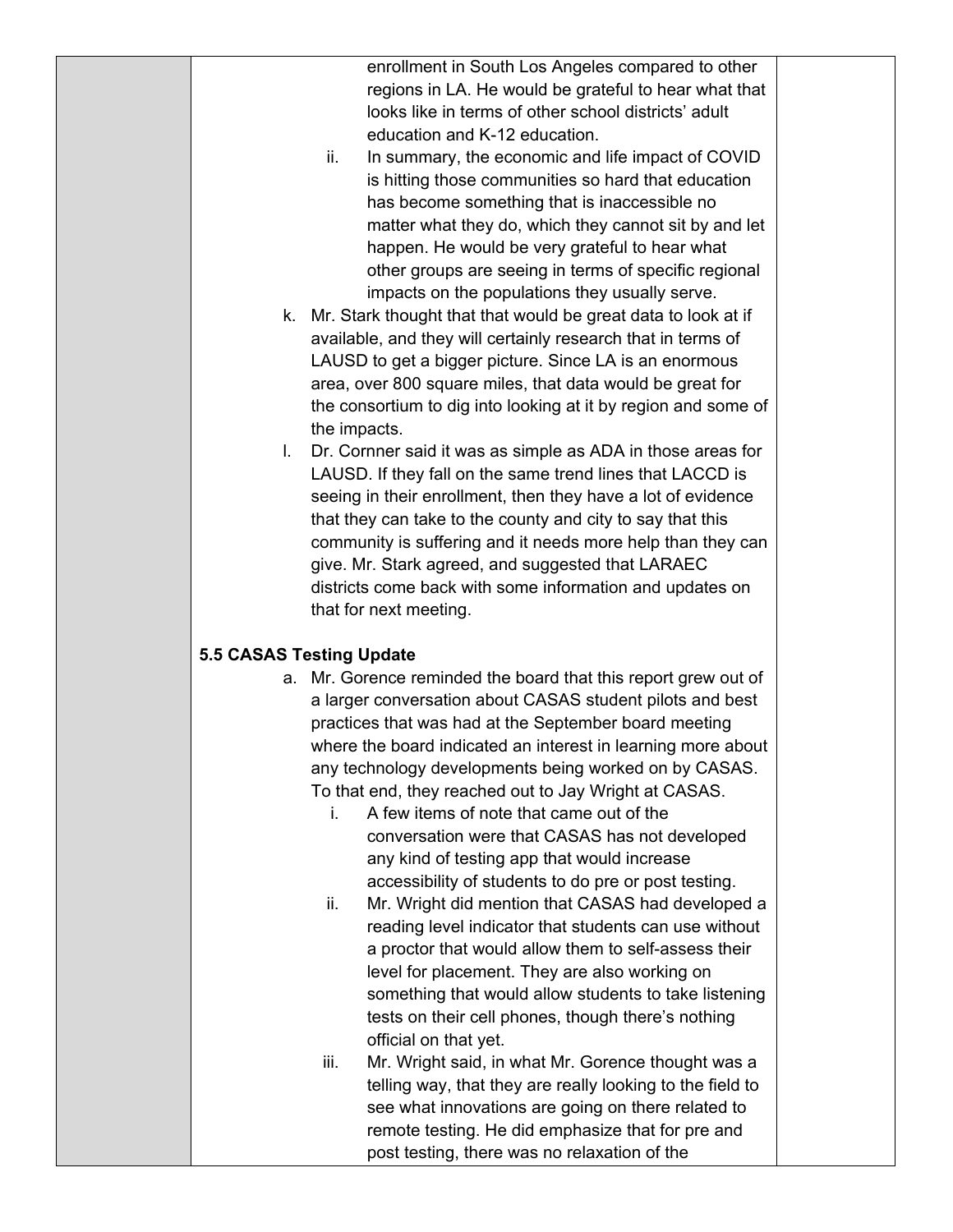requirement for students to be observed directly, and that also included EL Civics.

iv. Mr. Gorence said it was his impression from the conversation that it's a really fluid situation and they are really looking for innovation and to create or utilize technology that will help with assessment, especially since the trend seems to be towards online instruction through the spring. He thought it would be worthwhile to follow up with Mr. Wright periodically.

## **5.6 ELL Persistence and Engagement Update**

- a. Mr. Gorence explained that as Mr. Stark referenced, English Language Learners/ESL students seem to have been disproportionately affected by the transition to a remote learning environment. That same comment and idea came up at the last board meeting out of a larger discussion on enrollment, and the board had requested that staff put this issue on the agenda at the subsequent Point Person and staff meeting to discuss what districts are doing to meet the challenge. The idea was to report back to the board with a summary of best practices.
- b. The discussion between staff and the PPT centered around a number of ideas, but quickly evolved to the idea of being more inclusive in the discussion instead of limiting it to one virtual room and a finite number of people. They wanted to expand the conversation to include subject matter experts from within member districts, and use the infrastructure built up for the virtual conference and Lunch With LARAEC so they can be more inclusive of opinions and expert opinions and disseminate that information on a wider scale.
- c. They can also enlist presenters from LARAEC ROCS whose scope of presentation was focused on persistence and engagement of English language learners.
- d. As they have this conversation to kind of aggregate that information for the board that they've gotten, Ms. Stiehl referenced that LA City College did an amazing presentation on social media and talked about how they've been able to engage students and get them back on board this virtual environment using social media.
- e. Mr. Gorence explained that the idea is to have that conversation to enlist more presentations that would directly impact the idea of persistence and engagement of English language learners, aggregate that information and report it back to the board as a best practice and aggregate information that they can disseminate or give to the board to utilize.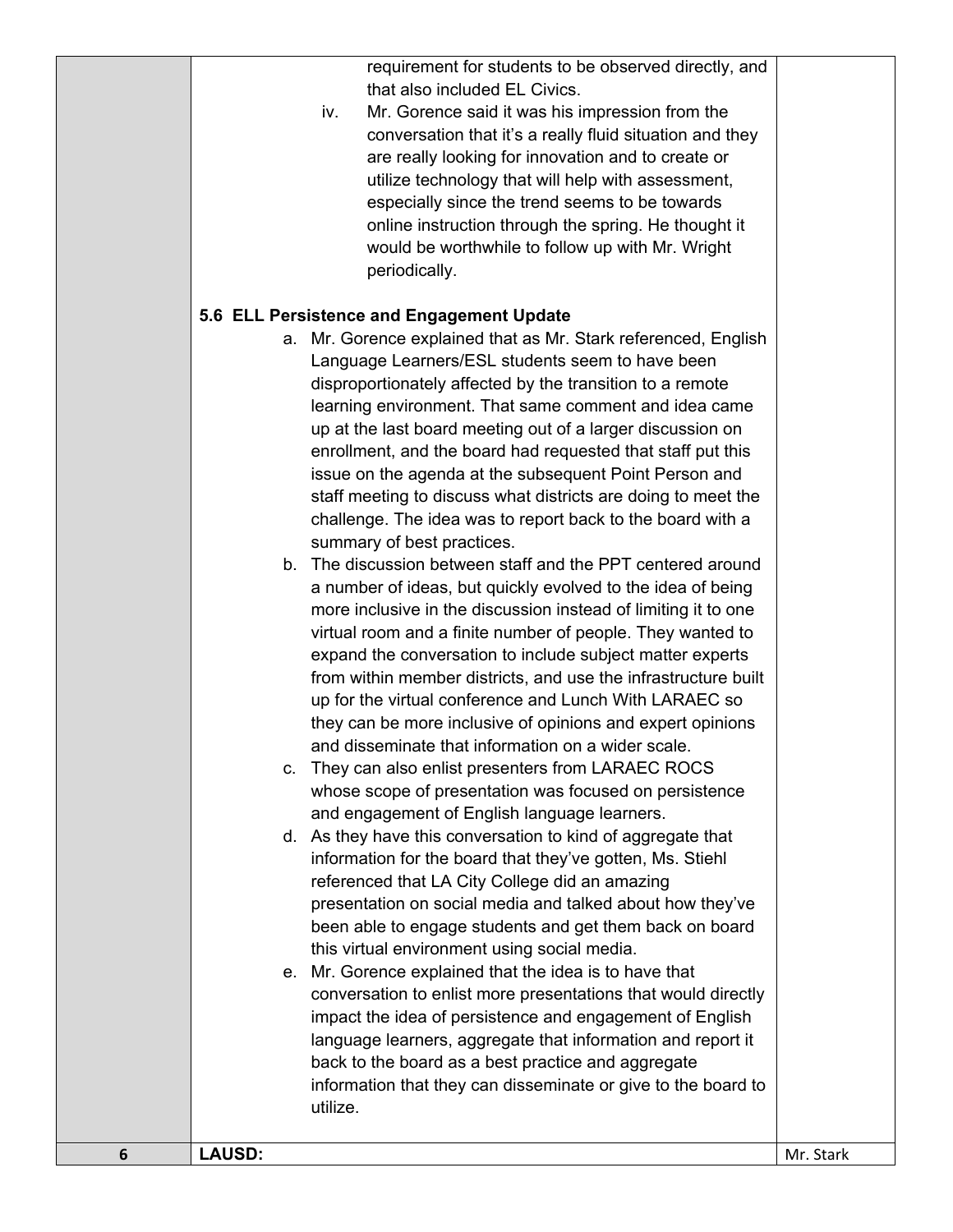| <b>Board Member</b><br><b>Reports</b> | а.           | Mr. Stark yielded his time to his fellow board members.                                                                                                                                                                                                                                                                                                                                                                                                                                                                                                                                                                                                                                                                                                                                                                                                                                                                                                                                                                                                                                                                                                                                                                                                                                                                                                                                                                                                                                                                              |              |
|---------------------------------------|--------------|--------------------------------------------------------------------------------------------------------------------------------------------------------------------------------------------------------------------------------------------------------------------------------------------------------------------------------------------------------------------------------------------------------------------------------------------------------------------------------------------------------------------------------------------------------------------------------------------------------------------------------------------------------------------------------------------------------------------------------------------------------------------------------------------------------------------------------------------------------------------------------------------------------------------------------------------------------------------------------------------------------------------------------------------------------------------------------------------------------------------------------------------------------------------------------------------------------------------------------------------------------------------------------------------------------------------------------------------------------------------------------------------------------------------------------------------------------------------------------------------------------------------------------------|--------------|
|                                       | <b>BUSD:</b> | a. Ms. Brooks piggybacked on MUSD's report, saying that<br>there have been different guidelines she has read for the<br>community college level, but BUSD is a K12 district, and<br>their superintendent has told them to prepare for remote for<br>next semester, but to also have hybrid in place in case that<br>does happen, and they will continue to follow that advice.                                                                                                                                                                                                                                                                                                                                                                                                                                                                                                                                                                                                                                                                                                                                                                                                                                                                                                                                                                                                                                                                                                                                                       | Mr. Urioste  |
|                                       |              |                                                                                                                                                                                                                                                                                                                                                                                                                                                                                                                                                                                                                                                                                                                                                                                                                                                                                                                                                                                                                                                                                                                                                                                                                                                                                                                                                                                                                                                                                                                                      |              |
|                                       | LACCD:       |                                                                                                                                                                                                                                                                                                                                                                                                                                                                                                                                                                                                                                                                                                                                                                                                                                                                                                                                                                                                                                                                                                                                                                                                                                                                                                                                                                                                                                                                                                                                      | Dr. Cornner  |
|                                       |              | a. Dr. Cornner said that LACCD is continually looking at the<br>guidance from LA County as it relates to returning to<br>campus and creating plans for red, orange, and yellow. One<br>of the concerns that LACCD has that their board has<br>expressed as well is that the higher education restrictions<br>are not always in alignment with other entities and their<br>restrictions.<br>For example, they have West LA, which has a<br>i.<br>church who sublet some space on the weekends.<br>Churches have guidance that they can have that<br>they can have outdoor services under certain<br>specifications, and they have been told by the<br>county that that cannot happen on their site.<br>He explained that that may seem unrelated, but one<br>ii.<br>of the things that they are looking at closely is what<br>is going to be the guidance for the red category as it<br>relates to Unified School Districts what they get as<br>higher ed and they are continually trying to figure out<br>if there is a balance between the understanding of<br>what they do in adult education vs what they do in<br>their traditional credit programs and how guidance<br>might differ for their partners in LARAEC.<br>They do not expect to see any changes until<br>iii.<br>probably Thanksgiving, but it's something they are<br>strictly monitoring with a special attention to how<br>they can bring testing back in a more profound way<br>so that they meet the guidance that was discussed<br>in the earlier board items. |              |
|                                       | <b>MUSD:</b> |                                                                                                                                                                                                                                                                                                                                                                                                                                                                                                                                                                                                                                                                                                                                                                                                                                                                                                                                                                                                                                                                                                                                                                                                                                                                                                                                                                                                                                                                                                                                      | Dr. Gallardo |
|                                       | a.           | Dr. Gallardo said to echo Dr. Cornner's comments that<br>MUSD was also being very protective, and he does not<br>see them coming back to campus until at least the second<br>semester. His superintendent did communicate to him that<br>according to the advice from the county, higher ed and<br>adult ed were considered equal and that the guidance for                                                                                                                                                                                                                                                                                                                                                                                                                                                                                                                                                                                                                                                                                                                                                                                                                                                                                                                                                                                                                                                                                                                                                                          |              |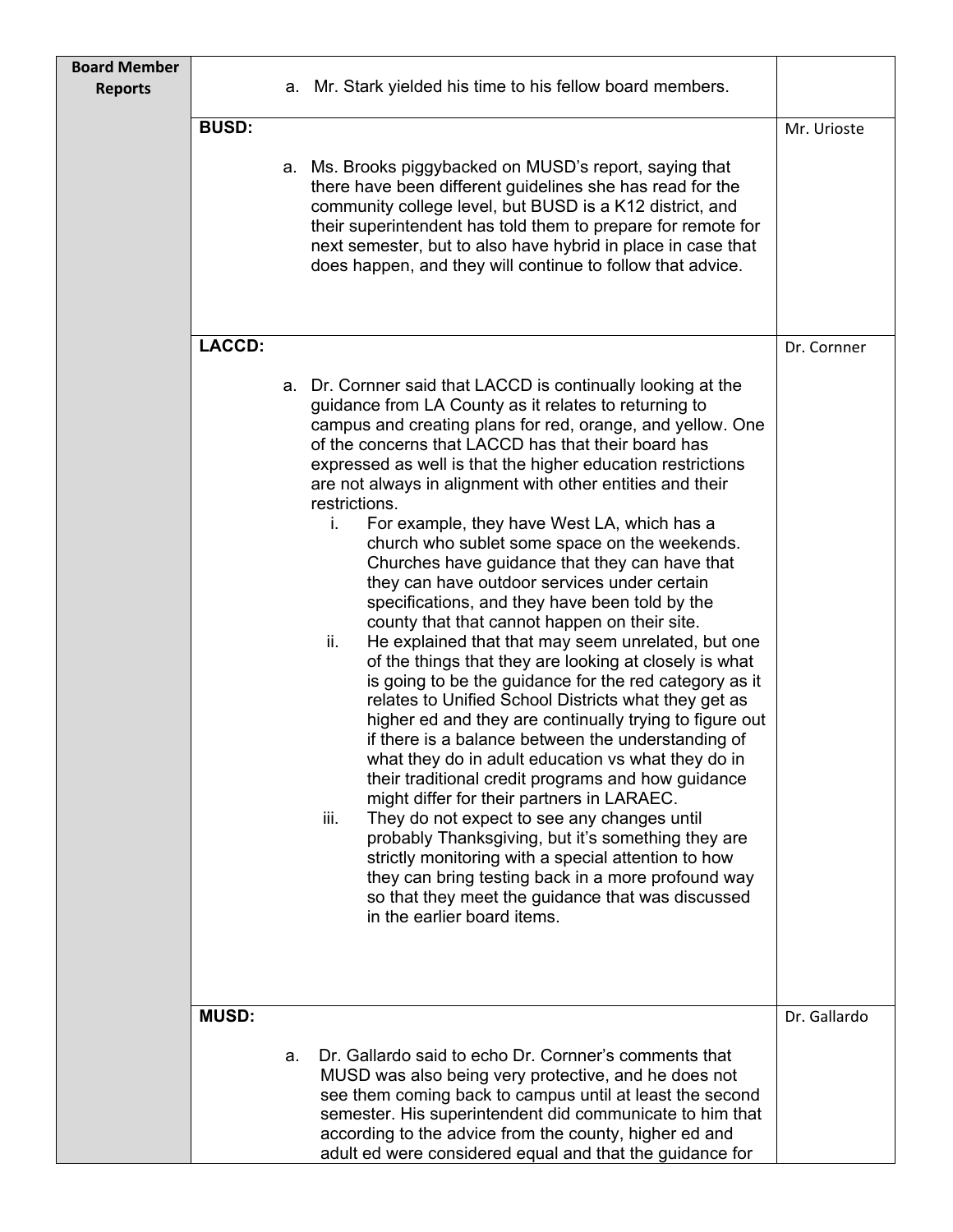|               | K-12 was not necessarily the same for adult ed and higher<br>ed as they are considered in the same realm. But MUSD is<br>very protected, and they will continue to abide by district as<br>guidance to protect their students and staff.                                                                                                                                                                                                                                                                                                                                                                                                                                                                                                                          |           |
|---------------|-------------------------------------------------------------------------------------------------------------------------------------------------------------------------------------------------------------------------------------------------------------------------------------------------------------------------------------------------------------------------------------------------------------------------------------------------------------------------------------------------------------------------------------------------------------------------------------------------------------------------------------------------------------------------------------------------------------------------------------------------------------------|-----------|
| <b>CCUSD:</b> |                                                                                                                                                                                                                                                                                                                                                                                                                                                                                                                                                                                                                                                                                                                                                                   | Ms Montes |
|               | a. Ms. Montes said that Culver City has always had very small<br>physical capacity, so they have had opportunities to look at<br>expanding the ways they could continue to serve their<br>students.<br>One of the things was, in the last few years there<br>i.<br>was a new AJCC in Culver City, and as they were<br>getting up and running it was a kind of challenge for<br>them to figure out what they were doing and then try<br>to connect with them, but at this point they have<br>started to develop a new referral system with them.<br>She is using the electronic process so when a<br>student states at registration that they are seeking<br>full or part time employment, the results of the<br>survey are then shared with AJCC so that they can |           |
|               | follow up with the students.<br>ii.<br>The AJCC is saying that they have lots of jobs<br>available, but not a lot of applicants, so they are<br>trying to help people that are trying to find work<br>where they can and stay safe.                                                                                                                                                                                                                                                                                                                                                                                                                                                                                                                               |           |
|               | b. She reported that CCUSD is really committed to the Family<br>Success Initiative, which they are trying to get going. As<br>LAUSD uses Canvas, they are now looking into purchasing<br>Canvas for adult ed so that they can move forward with the<br>FSI and they are hopefully targeting a rollout in January an<br>also trying to figure out CASAS testing.                                                                                                                                                                                                                                                                                                                                                                                                   |           |
|               | c. Lastly, they are now doing whole out groups: what they<br>realized was in the past Culver City did all of the testing at<br>registration. So you could do all of the testing before<br>students even went to a class. They don't want to delay<br>people starting class, so they are starting classes and then<br>proctors are going into classes and doing (something,<br>audio unintelligible) in order to do testing, which takes a<br>long time. And until they can revisit the idea of going back in<br>person, they are really trying to keep everyone safe.                                                                                                                                                                                             |           |
|               | d. Dr. Cornner said that he thought it was interesting they were<br>looking towards Canvas because it's a great learning<br>management system. For the community colleges that's<br>done at a state level through our system. If there is a<br>consistent interest in Canvas, maybe that can be part of<br>their advocacy, that some of these broad learning<br>management systems get picked up by the state so that the<br>individual entities don't incur additional costs.<br>Ms. Montes thought that was a great idea, since they<br>i.<br>are such a small district. She asked if LAUSD uses<br>Canvas at their K12 as well, and Mr. Stark said they<br>did not, instead using a learning management<br>system called Schoology, which they use for K12     |           |